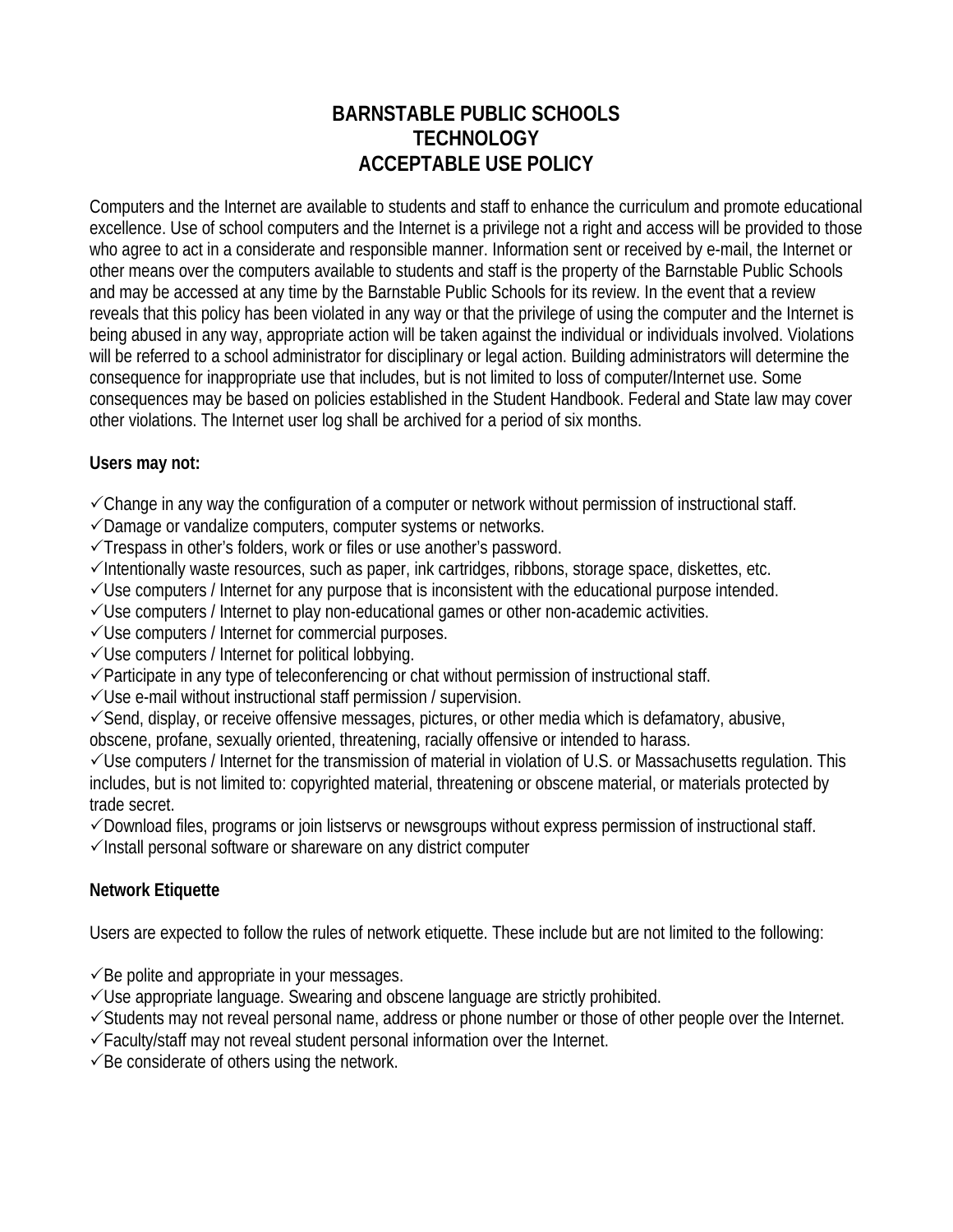## **Web Publishing Guidelines**

The Barnstable Public School District web site is designed to provide an electronic environment to improve communication among teachers, students, staff, administration and the community. Student web authoring will be encouraged and supported throughout the schools. The sharing of ideas between students and the global community will enhance the learning process. Student material posted on the World Wide Web must reflect the high educational standards of the Barnstable Public School District.

To insure the safety of our students and the accuracy and security of district information the guidelines and procedures listed below must be followed:

1. No student's personal information, such as last name, home address, and telephone number may be posted on the web site. Students must submit a signed permission form from their parent/guardian granting permission to post the student's work.

2. Requests to post material on the Barnstable Public School Web site must have prior approval of the Principal or Assistant Superintendent. After approval, the material must be submitted in HTML on disk to the District Technology Coordinator or the designated school Web Master.

3. Photographs and images used must have the written parent permission of not only the person or organization that owns the image, but of any person or persons included within the image.

5. All copyrighted material used must have the express written permission of the person or organization that owns the copyright.

6. Logos or Trademarks used must have written permission from the person or organization that owns the trademark.

7. All official home pages must have at least one link back to the District home page.

8. Student directory information may not be published.

9. Students will not have access to the District server to either upload or edit information.

10. The creator of the home page is responsible for insuring that the information contained therein is of the highest editorial standards (spelling, punctuation, grammar, style, etc.). The information should be factually accurate and current. If errors are observed, the District Technology Coordinator or designated school Web Master should be contacted to make the necessary corrections.

\* It should be noted that the Barnstable Public School District name or logo may not be used on a personal web page without permission of the Superintendent.